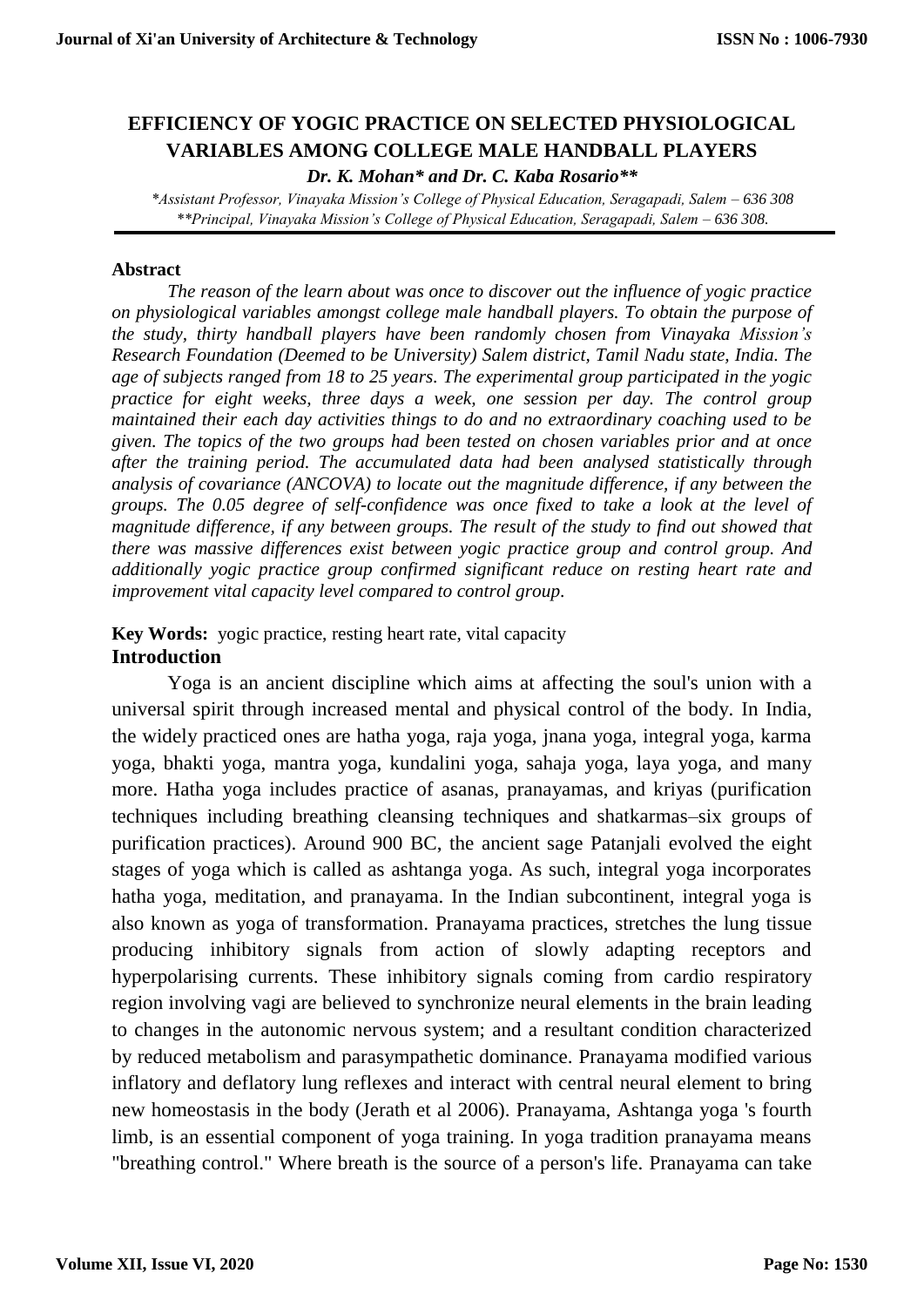on very complex modes of respiration, but the essence of practice is slow and fast breathing (Bijlani 2004).

# **Methodology**

# **Selection of Subjects**

To obtain the purpose of the study, thirty male handball players have been randomly chosen from Vinayaka Mission's Research Foundation (Deemed to be University) Salem district, Tamil Nadu state, India. The age of subjects ranged from 18 to 25 years.

### **Selection of Variables**

Keeping the feasibility criterion in mind, the researcher selected the following variables for the present study:

### **Independent variables:**

Yogic practice

# **Dependent variables:**

- 1. Resting heart rate
- 2. Vital capacity

# **Criterion Measures**

- 1. Resting heart rate was taken by gently pressing over the radial artery for one minute by using stop watch.
- 2. Vital capacity was measured by Dry Spirometer & was recorded in millilitres.

# **Training Schedule**



Figure-I: Yogic Practices Schedule

### **Statistical Procedure**

The topics of the two groups had been tested on chosen variables prior and at once after the training period. The accumulated data had been analyzed statistically through analysis of covariance (ANCOVA) to locate out the magnitude difference, if any between the groups. The 0.05 degree of self-confidence was once fixed to take a look at the level of magnitude difference, if any between groups.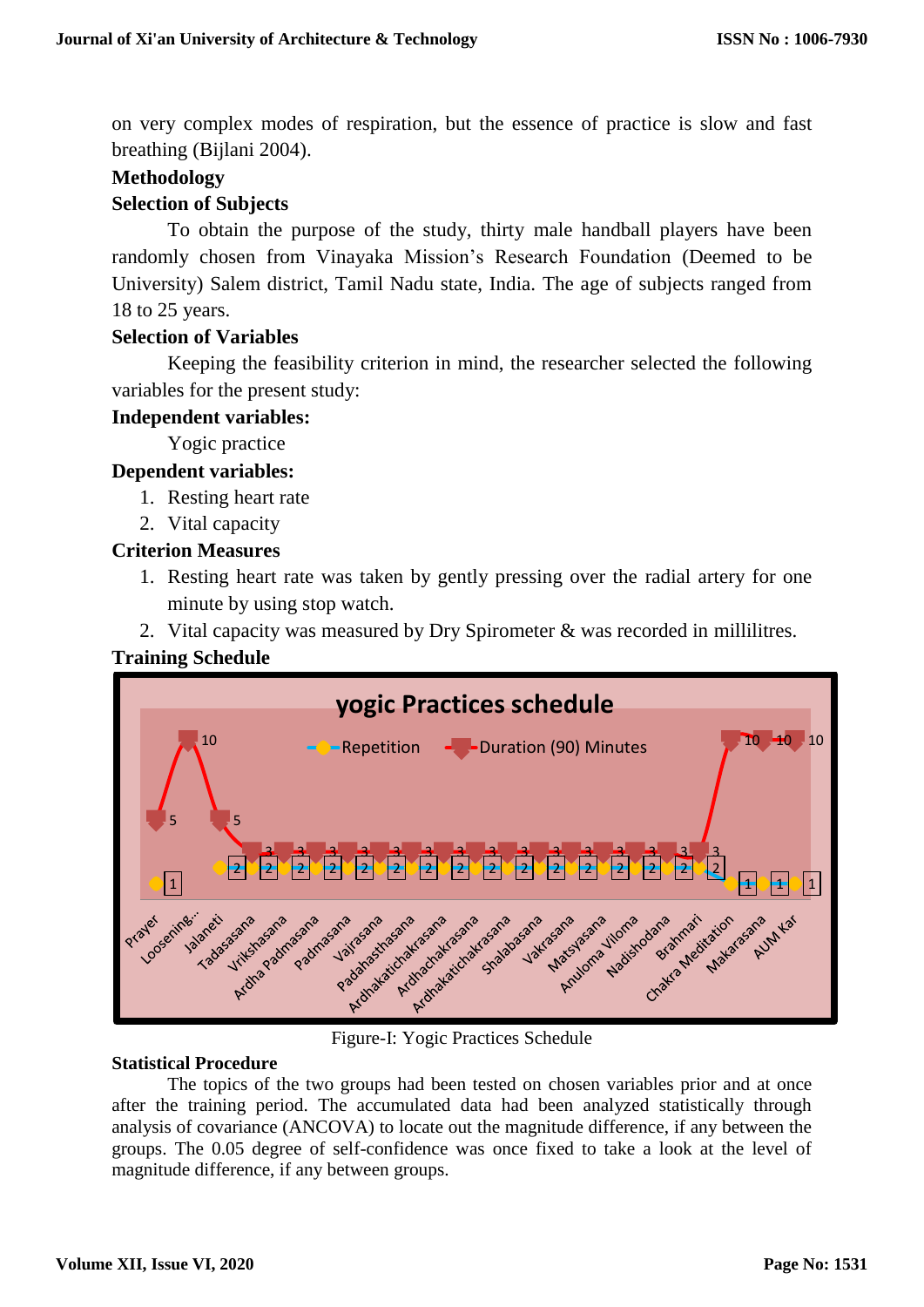#### **Result**

#### **TABLE – I DESCRIPTIVE ANALYSIS OF PHYSIOLOGICALVARIABLES AMONG EXPERIMENTAL AND CONTROL GROUPS**

| S.No | <b>Variables</b>   | Group      | <b>Pre-Test</b><br><b>Mean</b> | $SD(+)$ | <b>Post-Test</b><br><b>Mean</b> | $SD(+)$ | <b>Adjusted</b><br><b>Mean</b> |
|------|--------------------|------------|--------------------------------|---------|---------------------------------|---------|--------------------------------|
|      | Resting heart rate | <b>YPG</b> | 75.81                          | 0.72    | 72.86                           | 0.57    | 72.94                          |
|      |                    | CG         | 76.34                          | 0.95    | 74.56                           | 1.93    | 74.48                          |
| 2    | Vital capacity     | <b>YPG</b> | 3.52                           | 0.13    | 3.67                            | 0.04    | 3.67                           |
|      |                    | CG         | 3.47                           | 0.04    | 3.53                            | 0.10    | 3.53                           |

**YPG = yogic practice group CG= Control group**

The tables-I the pre, post-test means, standard deviations and adjusted means on resting heart rate and vital capacityof male handball players had been numerical presented. The evaluation of covariance on chosen variables of yogic practice group and manipulate group is introduced in table – II

| $1$ ADI JE $-11$                                |  |
|-------------------------------------------------|--|
| <b>COMPUTATION OF ANALYSIS OF COVARIANCE ON</b> |  |
| PHYSIOLOGICALVARIABLES AMONG HANDBALL PLAYERS   |  |

**TABLE – II**

| S.No           | <b>Variables</b>   | <b>Test</b>       | Sum of<br>variance | Sum of<br>squares | Df           | <b>Mean</b><br>square | <b>F</b> ratio |
|----------------|--------------------|-------------------|--------------------|-------------------|--------------|-----------------------|----------------|
| 1              | Resting heart rate | Pre-test          | B.G.               | 2.09              | 1            | 2.09                  | 2.92           |
|                |                    |                   | W.G.               | 20.08             | 28           | 0.71                  |                |
|                |                    | Post-test         | B.G.               | 21.58             | $\mathbf{1}$ | 21.58                 | 10.56*         |
|                |                    |                   | W.G.               | 57.19             | 28           | 2.04                  |                |
|                |                    | Adjusted<br>means | B.S.               | 16.05             | 1            | 16.05                 | $7.82*$        |
|                |                    |                   | W.S.               | 55.37             | 27           | 2.05                  |                |
| $\overline{2}$ | Vital capacity     | Pre-test          | B.G.               | 0.02              | $\mathbf{1}$ | 0.02                  | 2.30           |
|                |                    |                   | W.G.               | 0.28              | 28           | 0.01                  |                |
|                |                    | Post-test         | B.G.               | 0.13              | $\mathbf{1}$ | 0.13                  | $20.37*$       |
|                |                    |                   | W.G.               | 0.17              | 28           | 0.006                 |                |
|                |                    | Adjusted<br>means | B.S.               | 0.12              | $\mathbf{1}$ | 0.12                  | 19.06*         |
|                |                    |                   | W.S.               | 0.17              | 27           | 0.007                 |                |

*\*Significant at 0.05level of confidences* 

(The table values required for significance at 0.05 level of confidence for 1 & 28 and 1 & 27 are 4.20 and 4.21 respectively).

In the table the outcomes of analysis of covariance on resting heart rate and vital capacity. The got'F' ratio of 2.92 and 2.30 for Pre-test potential was once less than the table value of 4.20 for df 1 and 28 required for value at 0.05 degree of confidence on resting heart rate and vital capacity. The got 'F' ratio of 10.56 and 20.37 for post-test mean used to be higher than the table value of 4.20 for df 1 and 28 required for value at 0.05 degree of confidence on resting heart rate and vital capacity. The obtained 'F' ratio of 7.82 and 19.06 for adjusted post-test potential was increased than the table value of 4.21 for df 1 and 27 required for importance at 0.05 degree of confidence on resting heart rate and vital capacity.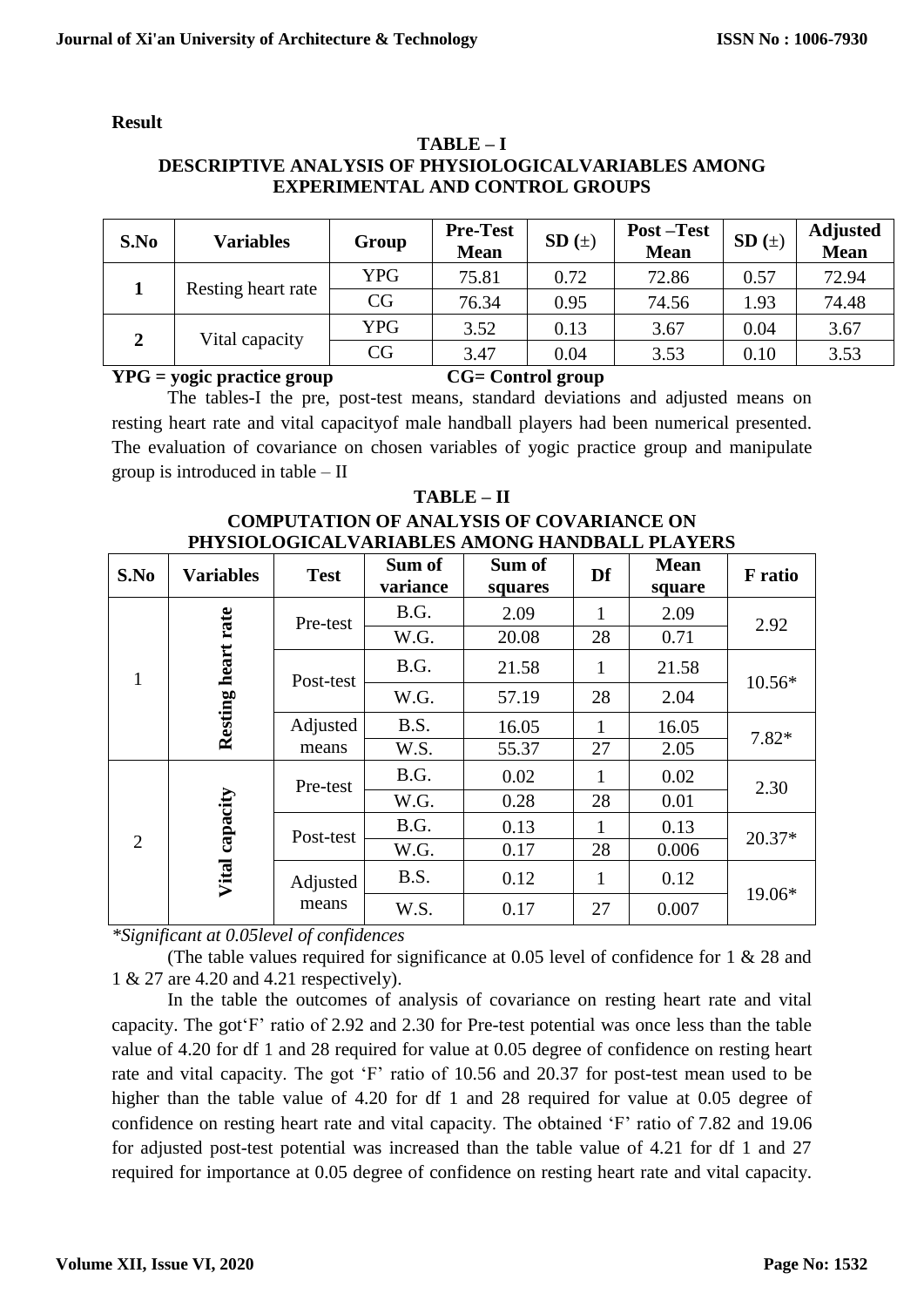The result of the study to find out about indicated that there was once a great difference amongst the adjusted post-test means of yogic practice group and manipulate group on resting heart rate and vital capacity. And additionally yogic practice team showed significant enhancement on resting heart rate and vital capacity in contrast to control group.



Figure-II The pre, post and adjusted mean values of resting heart rate and vital capacityof both experimental and control groups are graphically represented in the figure-II.

#### **Discussion of findings**

The results of the study indicate that the experimental team which underwent yogic practice team had confirmed considerable improvement on resting heart rate and vital capacity level in contrast to control group. The control crew did not exhibit great enhancement on resting heart rate and vital capacity. The past studies on selected resting heart rate and vital capacity reveals of Yokesh (2019), Ranjith and Yoga (2019), Kasirajan and Mariappan (2019), Viswanathan Mohan (2019), Vishnu Raj (2017), Mukesh Kumar et al (2015) & Liu et la (2014),

### **Conclusion**

It was observed that the eight weeks of yogic practice group have significant reduce on resting heart rate and improvement on vital capacity of handball players.

### **References**

- 1. Bijlani, R.L. (2004). The Yogic Practices: Asanas, Pranayamas and Kriyas. In: Bijlani RL, editor. Understanding Medical Physiology, 3 rd ed. New Delhi-India: *Jaypee Brothers Medical publishers*, Chapter 17.3, p. 883-5.
- 2. Jerath, R.J., Edry, V.A., Barnes, V.A., & Jerath, V. (2006). Physiology of long pranayamic breathing: Neural respiratory elements may provide a mechanism that explains how slow breathing shifts the autonomic nervous system. *Med Hypotheses*, 67(5), 66–71.
- 3. Johnson, P., and Anjaneyulu, M. (2014). Effects of Practicing Yogasanas and Physical Training on Selected Physiological Variables. *International Journal of Physical Education, Fitness and Sports Register*, 3(1), DOI: [https://doi.org/10.26524/14117.](https://doi.org/10.26524/14117)